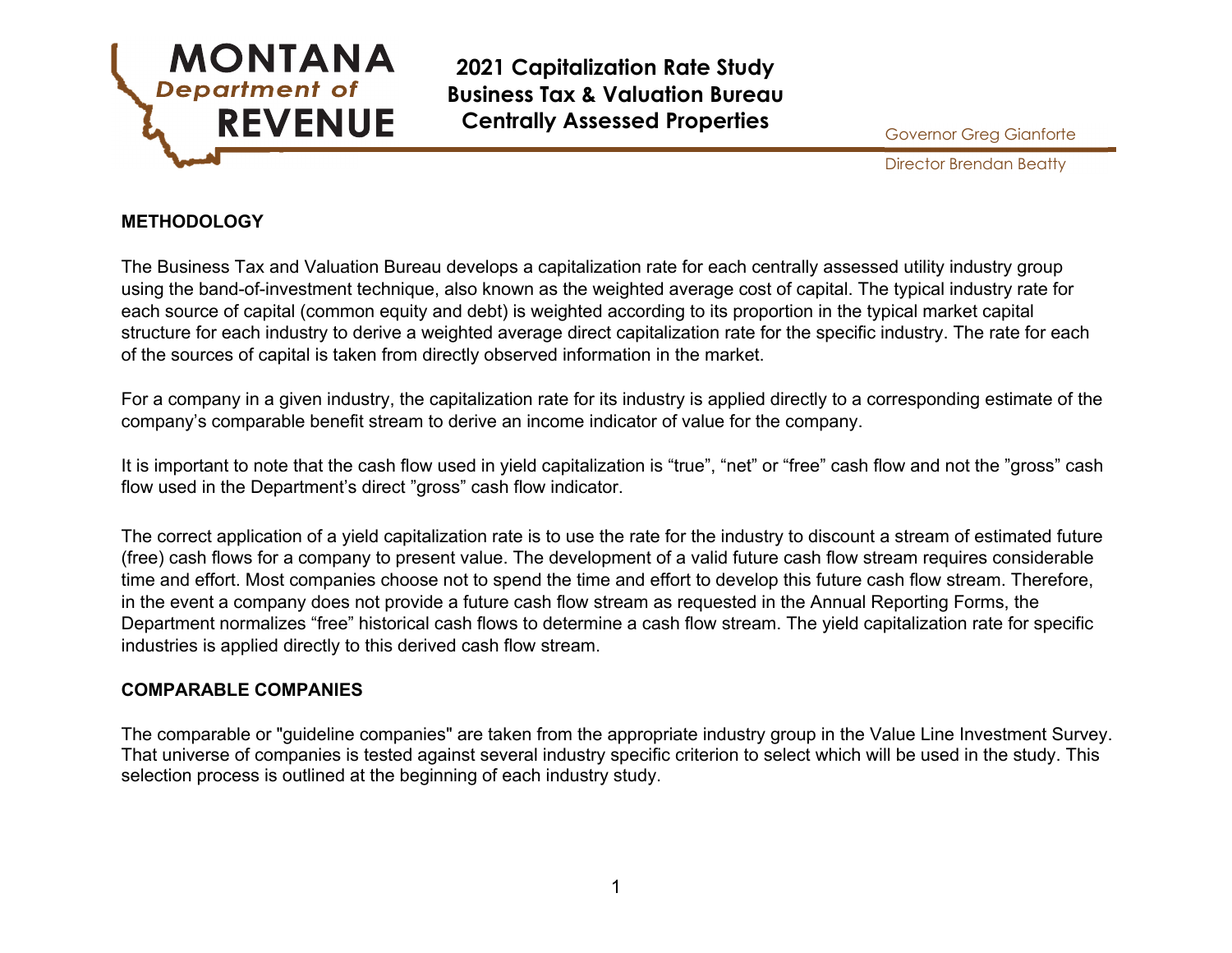

Director Brendan Beatty

# **THE RATE FOR DEBT**

The measure of the rate for debt used in the direct capitalization rate is the current yield. Current yield is equal to the annual coupon rate divided by price (expressed as a percent). The measure of the cost of debt capital for the yield rate is yield to maturity. The yield to maturity is the interest rate that equates the present value of a bond's cash flow to its current price (expressed as a percent). Yield to maturity assumes that the bond will be held to maturity. If the bond is not held until maturity, or if the interim cash flows are reinvested at a rate that differs from the yield to maturity, an investor's actual yield will differ from the yield to maturity. The yield to maturity calculation equates a bond's cash flows to its current price; this yield calculation considers both coupon and income and any capital gain or loss the investor will realize by holding the bond to maturity.

Valuation theory typically requires the use of current yields (the annual coupon rate divided by price) for direct capitalization and the use of yield to maturity for yield capitalization, the two rates will generally not vary significantly for seasoned issues (except under certain circumstances) and they will be the same for new issues.

The debt rates used in yield capitalization are those reported by Mergent, Inc. Corporate bond yields are grouped according to credit rating and matched appropriately to the corresponding industries' average credit rating. In certain instances, an equivalent rating from Standard & Poor's Financial Services LLC is used in place of the Mergent, Inc. rating.

The present value of operating leases, as reported in guideline companies annual reporting forms, are included in the debt portion of the weighted average cost of capital.

### **THE RATE FOR PREFERRED STOCK**

The measure of the rate for preferred stock used in this study is equal to the book value reported in the annual reporting forms of the guideline companies selected.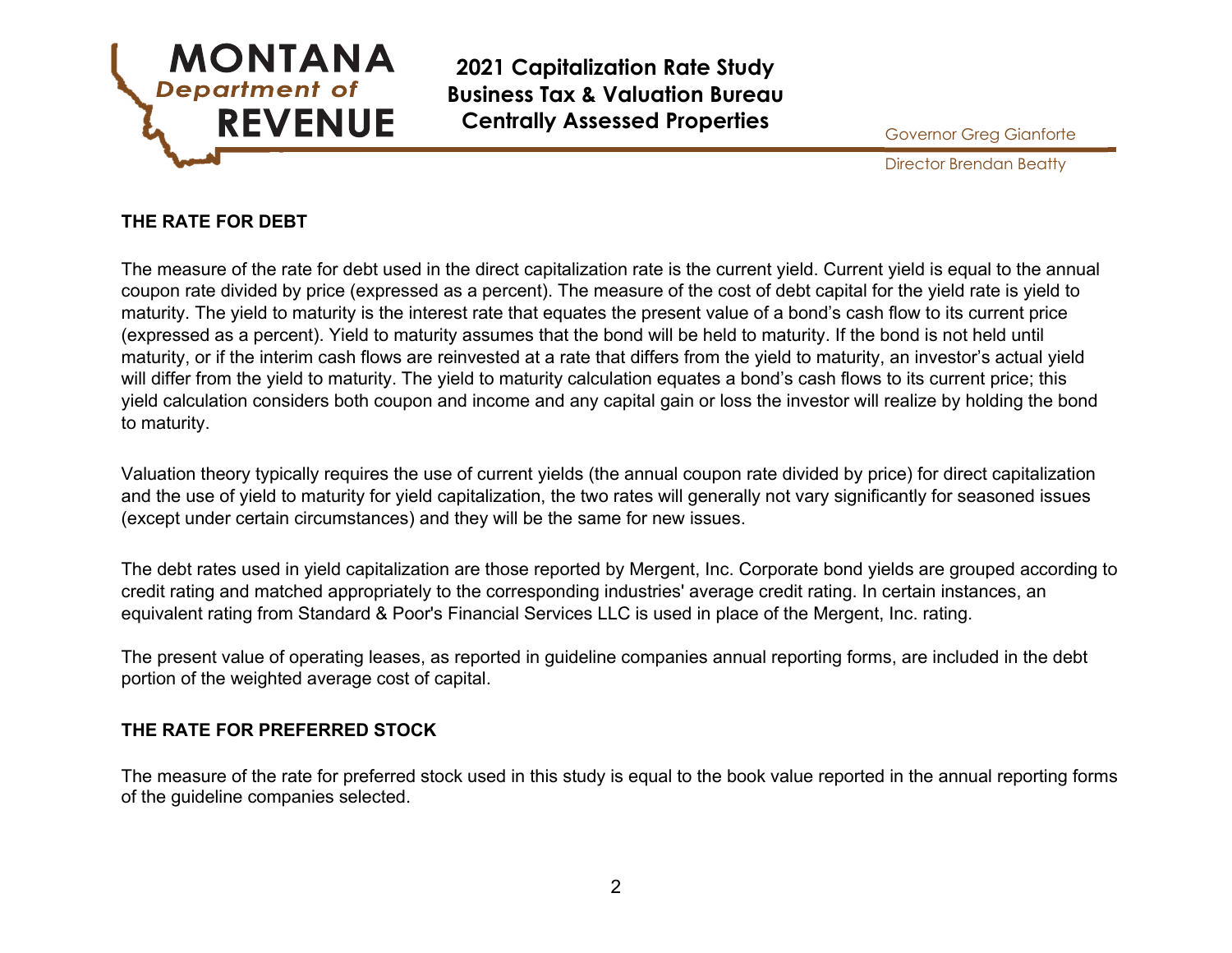

Director Brendan Beatty

# **DIRECT CAPITALIZATION OF NET OPERATING PROFIT AFTER TAX (NOPAT)**

Under direct capitalization of NOPAT, the measure of the rate for common equity is the price to earnings (P/E) ratio. The P/E ratio is the ratio for valuing a company that measures its current share price relative to its per-share earnings. The price to earnings ratio is sometimes known as the price multiple or the earnings multiple.

For each of the companies included in the equity portion of the industry capitalization rate data set, the Business Tax and Valuation Bureau calculates two different measures of the P/E ratio, and then calculates an industry (simple) average and median for each of these measures:

- P/E (VL) Historic The end of year closing stock price as reported by Yahoo! Finance is divided by the historic earnings per share as reported in the Value Line Investment Analyzer.
- P/E (VL) Projected The end of year closing stock price as reported by Yahoo! Finance is divided by the projected earnings per share as reported in the Value Line Investment Analyzer.

The cost of equity for direct capitalization is then selected according to the quality and quantity of data analyzed.

## **DIRECT CAPITALIZATION OF "GROSS" CASH FLOW**

The Business Tax and Valuation Bureau develops another direct capitalization rate for each centrally assessed utility industry group. This direct capitalization rate is calculated like the rate for capitalizing net operating income. The only difference is that the denominator in the ratio is "gross" cash flow per share. This results in a price to cash flow ratio. The price to cash flow ratio (P/CF) is a valuation indicator or multiple that measures the value of a stock's price relative to its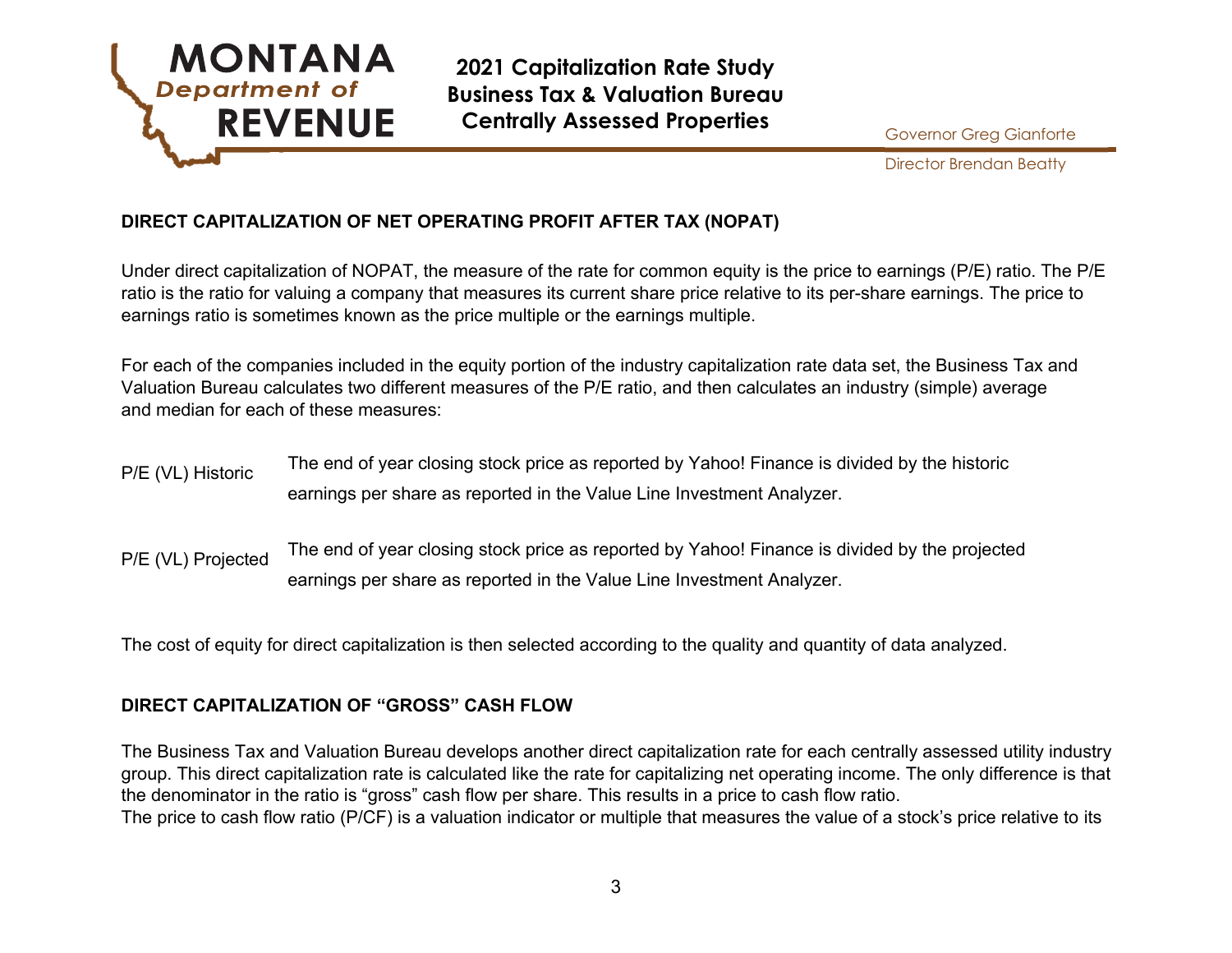

Director Brendan Beatty

operating cash flow per share. The ratio uses operating cash flow which adds back non-cash expenses such as depreciation and amortization to NOPAT.

For a company in a given industry, the capitalization rate for its industry is applied directly to an estimate of the company's typical "gross" cash flow to derive an income indicator of value for the company.

# **YIELD CAPITALIZATION OF PROJECTED FUTURE (FREE) CASH FLOWS**

The Business Tax and Valuation Bureau also develops a yield capitalization rate for each centrally assessed utility industry group.

The rate for each source of capital is the "cost of capital" for each industry group. The cost of debt is the yield to maturity for debt derived from the Mergent Bond Record and matched to the set of comparable companies for each industry group. The cost of equity capital is calculated using several methods, including two variants of the dividend discount model (DDM) and two variants of the capital asset pricing model (CAPM), or a combination thereof depending on the quantity and quality of available data.

## **CAPITAL ASSET PRICING MODEL (CAPM)**

The capital asset pricing model is a model that describes the relationship between the expected return and risk of investing in a security. It shows that the expected return on a security is equal to the risk-free return plus a risk premium, which is based on the beta of that security.

The formula for CAPM is  $\mathbf{k}_e = \mathbf{R}_f + \mathbf{\beta} \times \mathbf{ERP}$  where  $\mathbf{k}_e$  is the cost of equity,  $\mathbf{R}_f$  is the risk-free rate, β is beta, and ERP is the equity risk premium.

The yield on a 20-year constant maturity U.S. government bond, as reported by the Federal Reserve, is used as a proxy for the risk-free rate. The 20-year maturity is selected as it matches the term used when developing the equity risk premium.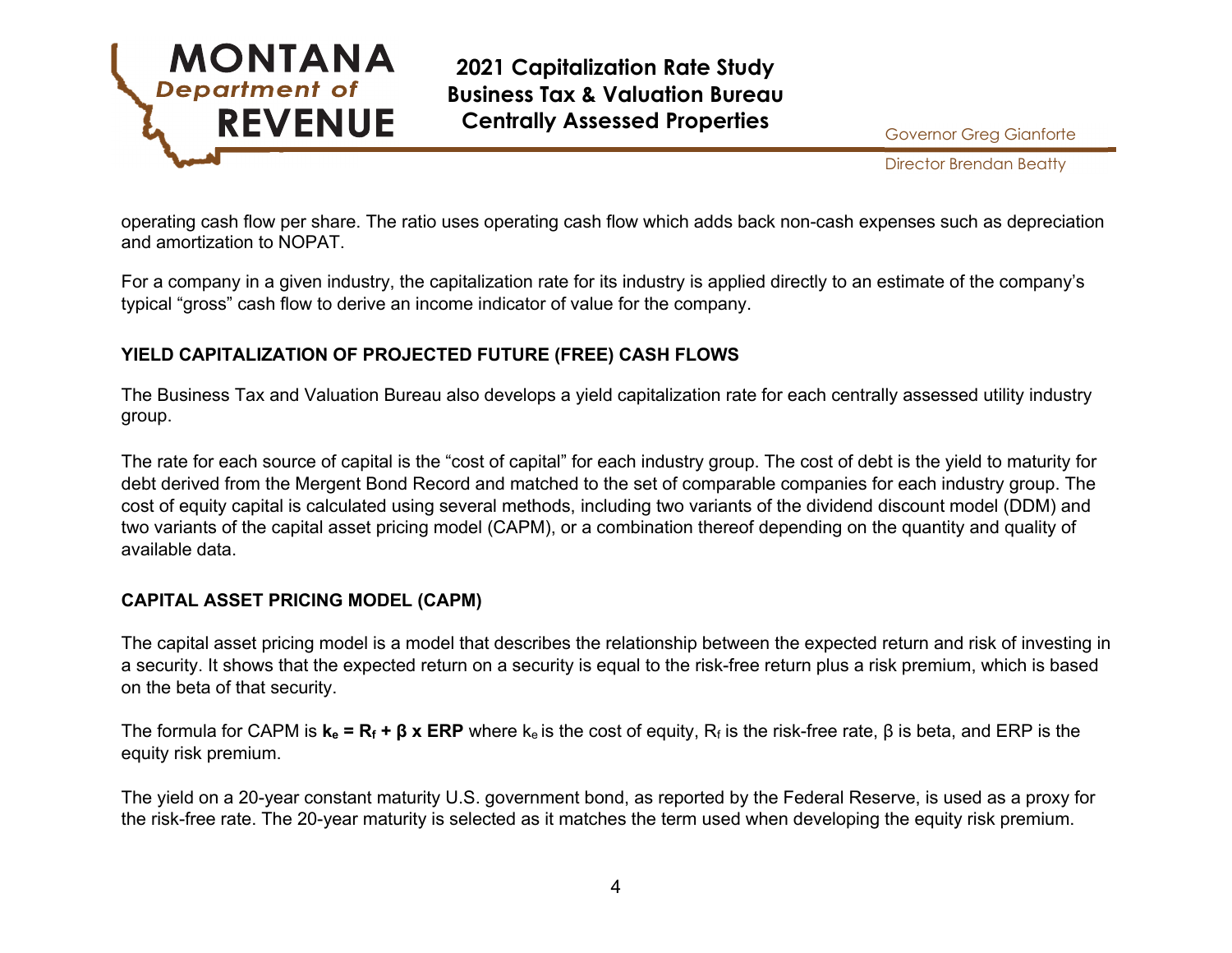

Director Brendan Beatty

The beta used in CAPM is selected from an analysis of the betas reported for each guideline company in the Value Line Investment Analyzer.

The equity risk premium is an excess return earned by an investor when they invest in the stock market over a risk-free rate defined as the R<sub>m</sub> (market return) less the R<sub>f</sub> (risk-free) rate. The market return is selected based on an analysis of several independent reporting sources. These include measures calculated ex-post, which measures results after events have occurred, and ex-ante, which looks at future events based on possible predictions.

# **DIVIDEND DISCOUNT MODEL (DDM)**

The dividend discount model (DDM) is a quantitative method used for predicting the price of a company's stock based on the theory that its present-day price is worth the sum of all its future dividend payments when discounted back to their present value. The future dividend payments are projected through five hundred years using three separate growth rates, one for each stage.

The first stage of the model encompasses the first five years of the calculation. The growth rate is the compound annual growth rate between dividends declared per share (estimated for the next year) and dividends declared per share (estimated 3-5 years in the future) as reported by the Value Line investment analyzer. This is the "short-term" growth rate.

The second stage of the model encompasses years six through twenty. The growth rate is a linear regression beginning at the short-term growth rate and regressing to a long-term growth rate as determined by the Business Tax and Valuation Bureau. The long-term growth rate used is a nominal growth rate defined as the sum of inflation and real growth in gross domestic product. Inflation and real growth figures are selected by analyzing what is reported by several widely used and available surveys and forecasts.

The third stage of the model encompasses years twenty-one through five hundred. The growth rate used is the long-term nominal growth rate described above.